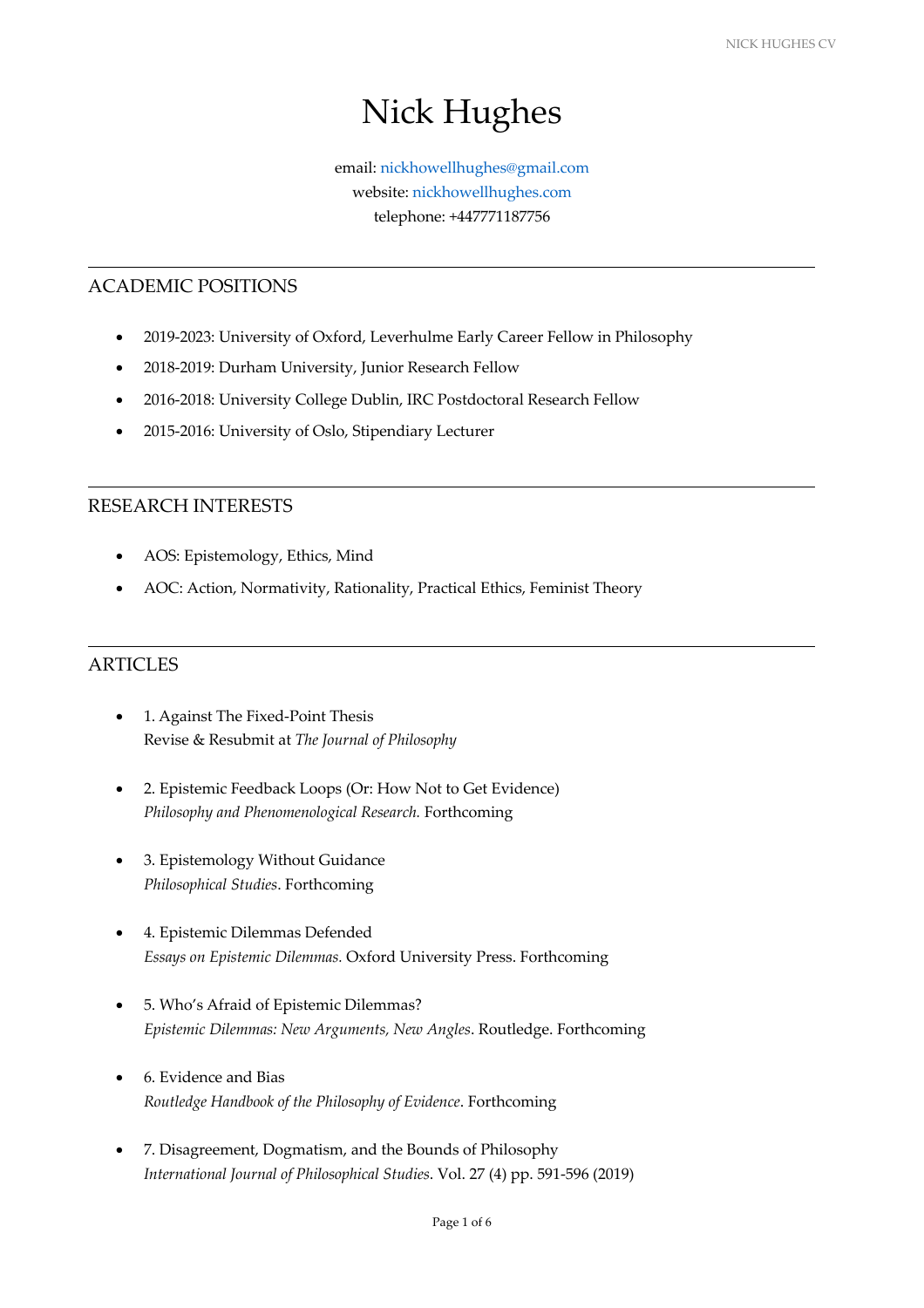- 8. Dilemmic Epistemology *Synthese*. Vol. 196 (10) pp. 4059-4090 (2019)
- 9. Knowledgeable Assertion in the Image of Knowledgeable Belief *Inquiry: An Interdisciplinary Journal of Philosophy*. Vol. 62 (2) pp. 168-184. (2019)
- 10. Uniqueness, Rationality, and The Norm of Belief *Erkenntnis*. Vol. 84 (1) pp. 57-75 (2019)
- 11. Luminosity Failure, Normative Guidance, and the Principle Ought-Implies-Can *Utilitas*. Vol. 30 (4) pp. 439-457. (2018)
- 12. Guidance, Obligations, and Ability: A Close Look at The Action Guidance Argument for Ought-Implies-Can *Utilitas*. Vol. 30 (1) pp. 73-85. (2018)
- 13. No Excuses: Against the Knowledge Norm of Belief *Thought: A Journal of Philosophy*. Vol 6. (3) pp. 157-166 (2017)
- 14. Do We Matter? *Aeon*, June 2017
- 15. Consistency and Evidence *Philosophical Studies*. Vol. 169 (2), pp. 333-338 (2014)
- 16. Is Knowledge the Ability to Φ For the Reason That P? *Episteme*. Vol. 11 (4), pp. 457-462 (2014)

# BOOKS

- *Epistemic Dilemmas*: A monograph on epistemic dilemmas. In progress.
- *Essays on Epistemic Dilemmas:* An edited collection of essays on the topic of epistemic dilemmas, forthcoming with Oxford University Press. Contributors: Timothy Williamson, Ralph Wedgwood, Ram Neta, Matthew McGrath, Anna-Maria Eder, Daniel Greco, Claire Field, Clayton Littlejohn, Jacob Ross, Catrin-Campbell Moore, Mikkel Gerken, Errol Lord, Kurt Sylvan, Juan Comesana, Declan Smithies, Nick Hughes, Alex Worsnip.

# **EDUCATION**

PhD, Philosophy, September 2010 - June 2015

- Arche Philosophical Research Centre, University of St Andrews
- Centre for the Study of Mind in Nature, University of Oslo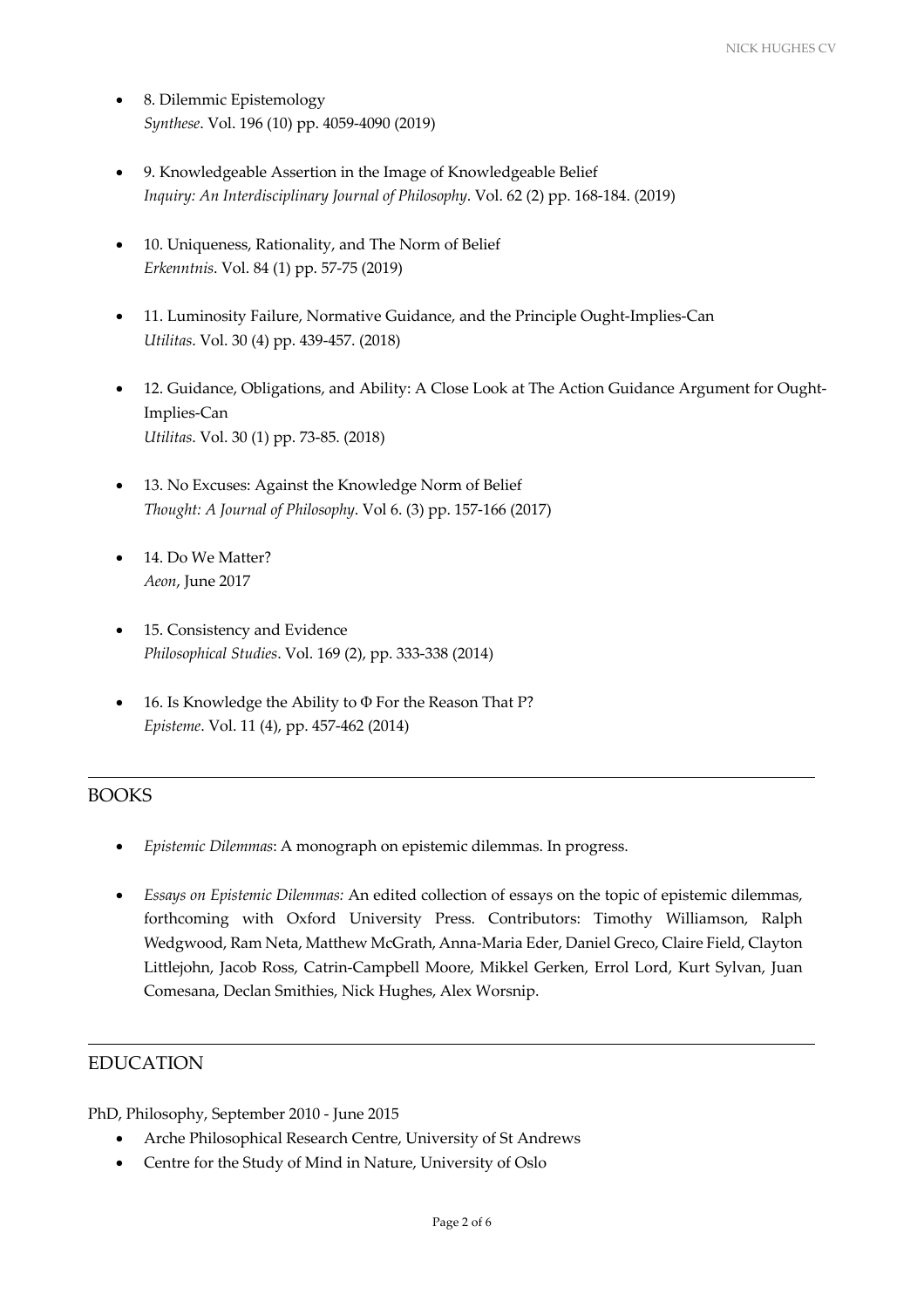Visiting PhD Student, Philosophy, October 2013 - March 2014

• University of Oxford

Visiting PhD Student, Philosophy, October 2011 - December 2011

• Rutgers University

Master of Arts, Philosophy, September 2009

• University College London

Bachelor of Arts, Philosophy, September 2007

• University College London

# AWARDS AND GRANTS

2019-2022: Leverhulme Early Career Fellowship, University of Oxford

• Value: £150,000 (approx.)

2016-2018: Irish Research Council Postdoctoral Research Fellowship

• Value: €85,000 (approx.)

2012-2016: University of Oslo Doctoral Fellowship

• Value: £180,000 (approx.)

2010-2014: Arts and Humanities Research Council Doctoral Award, University of St Andrews

• Value: £45,000 (approx.)

# TEACHING: QUALIFICATIONS AND EXPERIENCE (\* = upcoming)

2016: *Certification in Teaching and Learning in Higher Education,* University of Oslo. A 100-hour course of lectures, discussion groups, peer evaluations, and essay writing. Designed to develop participants pedagogical skills in preparation for university teaching

2022: Epistemology \*

- Undergraduate lectures (x4), University of Oxford
- Topics: The relationship between knowing and acting

## 2021: Feminist Theory

- Undergraduate Tutor (3rd Year), University of Oxford
- Topics: What is a woman?, Feminist Epistemology, Sex Work, Pornography, Feminism & Capitalism, Global Feminism, Queer Feminism

2021: Practical Ethics

• Undergraduate Tutor (2nd Year), University of Oxford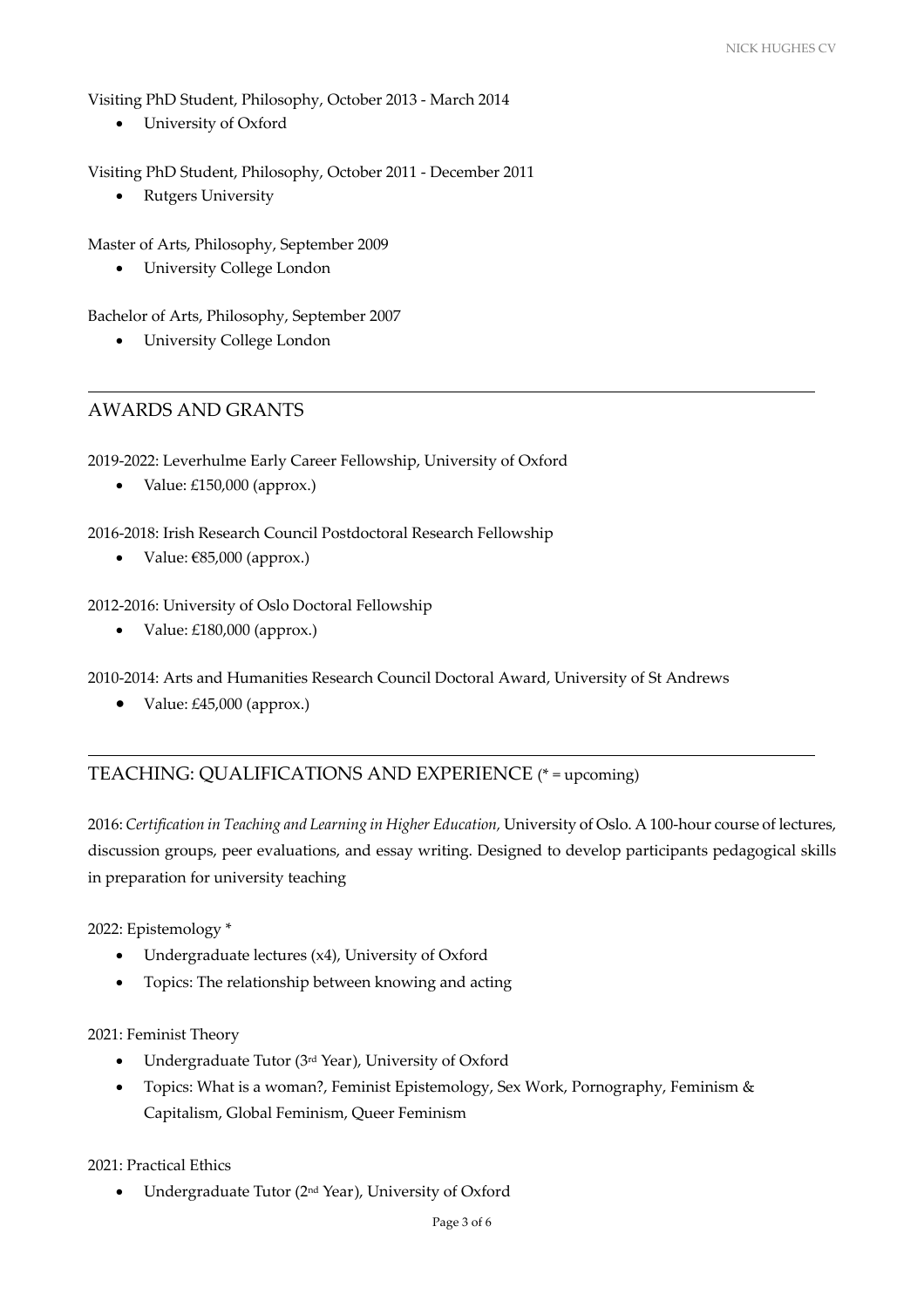• Topics: Beneficence, Effective Altruism, Animal Rights, Predation, Affirmative Action, Racial Profiling, Medical Consent, the Non-Identity Problem

# 2021: Epistemology

- Undergraduate Tutor (2nd Year), University of Oxford
- Topics: Skepticism, The Nature of Knowledge, Shifty Epistemology, Knowledge & Action, Evidence, Internalism & Externalism, Cognitive Biases, Epistemic Injustice

# 2020-2021: Philosophy of Mind

- Undergraduate Tutor ( $2<sup>nd</sup>$  &  $3<sup>rd</sup>$  Year), University of Oxford
- Topics: Mind-Brain Identity Theory, Behaviourism, Functionalism, Interpretivism, Elimitivism, Consciousness, Individualism & Anti-Individualism, Self-Knowledge, Perception

2015: EXPHIL03E: History of Philosophy and Science, Ethics

- Seminar Leader (approx. 25 students)
- Undergraduate Introduction to Philosophy Course, University of Oslo
- Topics: *Contemporary Ethics*: Consequentialism, Deontology, Virtue Ethics, Relativism, Feminism, Abortion, Animal Rights. *History of Philosophy*: Plato, Aristotle, Descartes, Hume, Kant

2015: FIL42000: Epistemology and Philosophy of Science

- Lecturer & Instructor of Record (approx. 10 students)
- Research Masters Course*,* University of Oslo
- Topics: Anti-Luminosity, Higher-Order Evidence, Knowledge & Action

2013: PY1006: Reasoning and Knowledge

- Seminar Leader (approx. 15 students)
- Undergraduate Course on Logic, Metaphysics, and Epistemology, University of St Andrews
- Topics: A Priori Knowledge, Induction, Scepticism, Analysis of Knowledge, Introductory Formal Logic

# SELECTED PRESENTATIONS (\* = invited. † = refereed. ‡ = in-house.)

## 2022

- University College London *Epistemic Dilemmas Defended* \*
- Chinese University of Hong Kong *Epistemic Dilemmas Defended \**
- Goethe University Frankfurt *Epistemic Dilemmas Defended \**
- IE University Madrid *Evidentialism's Bias Problem \**
- LOGOS, University of Barcelona *Evidentialism's Bias Problem\**

## 2021

- King's College London *Evidentialism's Bias Problem \**
- Jilin University *Epistemic Dilemmas Defended \**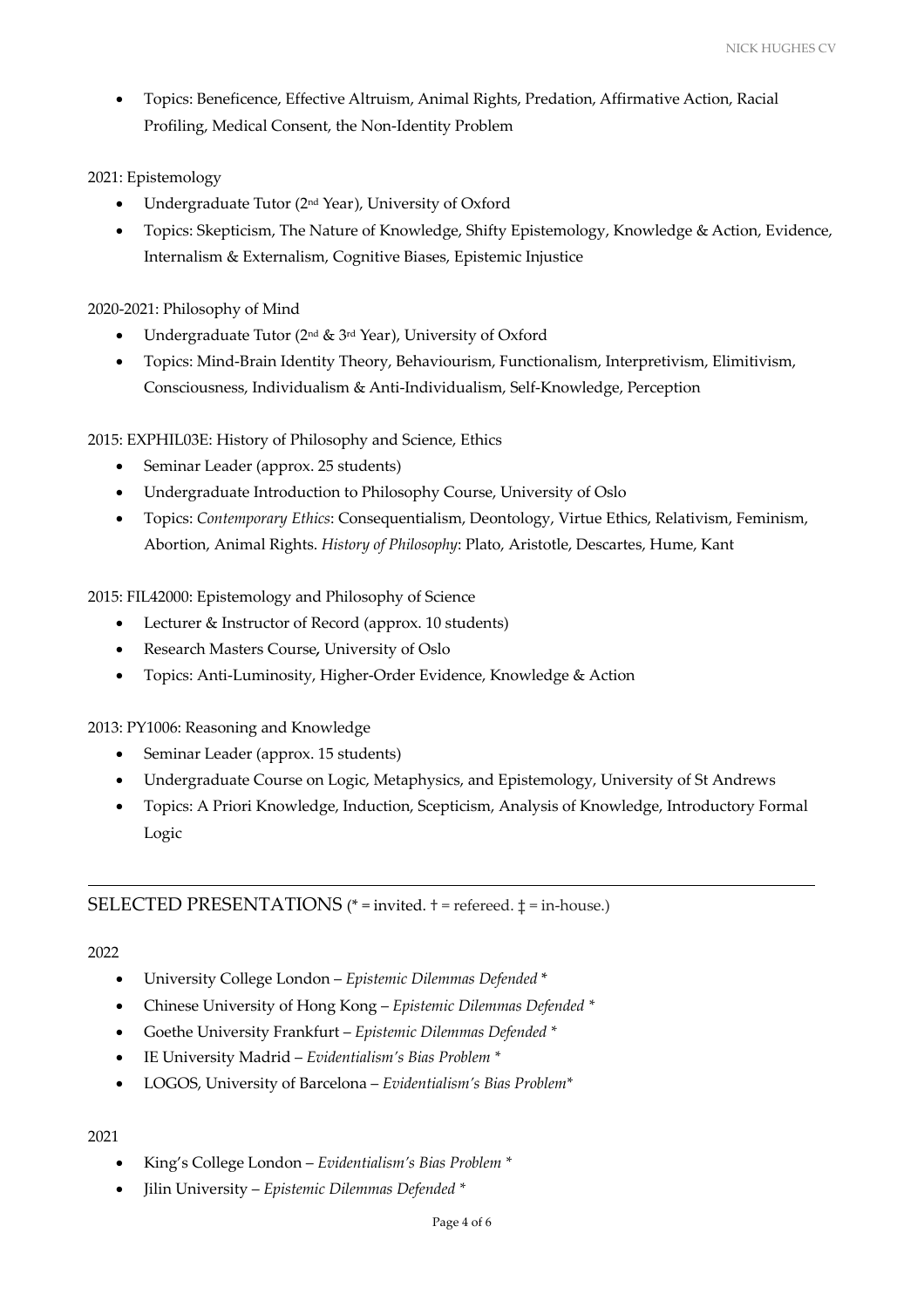- University of Neuchatel *Epistemic Dilemmas Defended \**
- University of Oxford *Epistemic Dilemmas Defended* ‡
- Newington Green Seminar *Epistemic Feedback Loops \**

#### 2020

- New York University *Epistemology Without Guidance \**
- University of Helsinki *Epistemic Feedback Loops \**
- Inquiry Network Group *Epistemic Feedback Loops \**
- University of Glasgow *Epistemic Feedback Loops \**

## 2019

- University of Vienna *Epistemology Without Guidance \**
- University of Oslo *Epistemology Without Guidance \**
- University of Oxford *Epistemology Without Guidance* ‡
- University of Cologne 'Epistemic Conflicts' Workshop *Epistemology Without Guidance* \*
- University of Cologne *Are the Requirements of Rationality Immune to Rational Doubt?* \*
- University of Sheffield *Are the Requirements of Rationality Immune to Rational Doubt?* \*
- Kings College London *Are the Requirements of Rationality Immune to Rational Doubt?* \*
- University of Helsinki *Are the Requirements of Rationality Immune to Rational Doubt?* \*

#### 2018

- University of St Andrews *Are the Requirements of Rationality Immune to Rational Doubt?* \*
- University of Oxford *Luminosity Failure, Normative Guidance, and the Principle 'Ought-Implies-Can'* †
- Humboldt University Berlin *Epistemic Dilemmas* †
- Institute of Philosophy London *Epistemic Dilemmas* \*
- VU Amsterdam *Epistemic Dilemmas* †

## 2017

- University College Dublin *Commentary on Edouard Machery's "Philosophy Within Its Proper Bounds* ‡
- University College Dublin *A Dilemmic Approach to The Epistemology of Disagreement* ‡
- University of Oslo *Dilemmic Epistemology* \*
- University of Leuven *Dilemmic Epistemology* \*

## 2016

• University College Dublin – *A Close Look at The Action Guidance Argument for Ought-Implies-Can* ‡

## 2015

- Harvard University *Epistemic Permissibility and Epistemic Irrationality* †
- University of St Andrews *Damned If You Do, Damned If You Don't: A Defence Of Doxastic Dilemmas* \*
- University of Groningen *Epistemic Permissibility and Epistemic Irrationality* †
- Notre Dame University *Epistemic Permissibility and Epistemic Irrationality* †
- University of Oslo *From Moore's Paradox to the Knowledge Norm of Belief* ‡